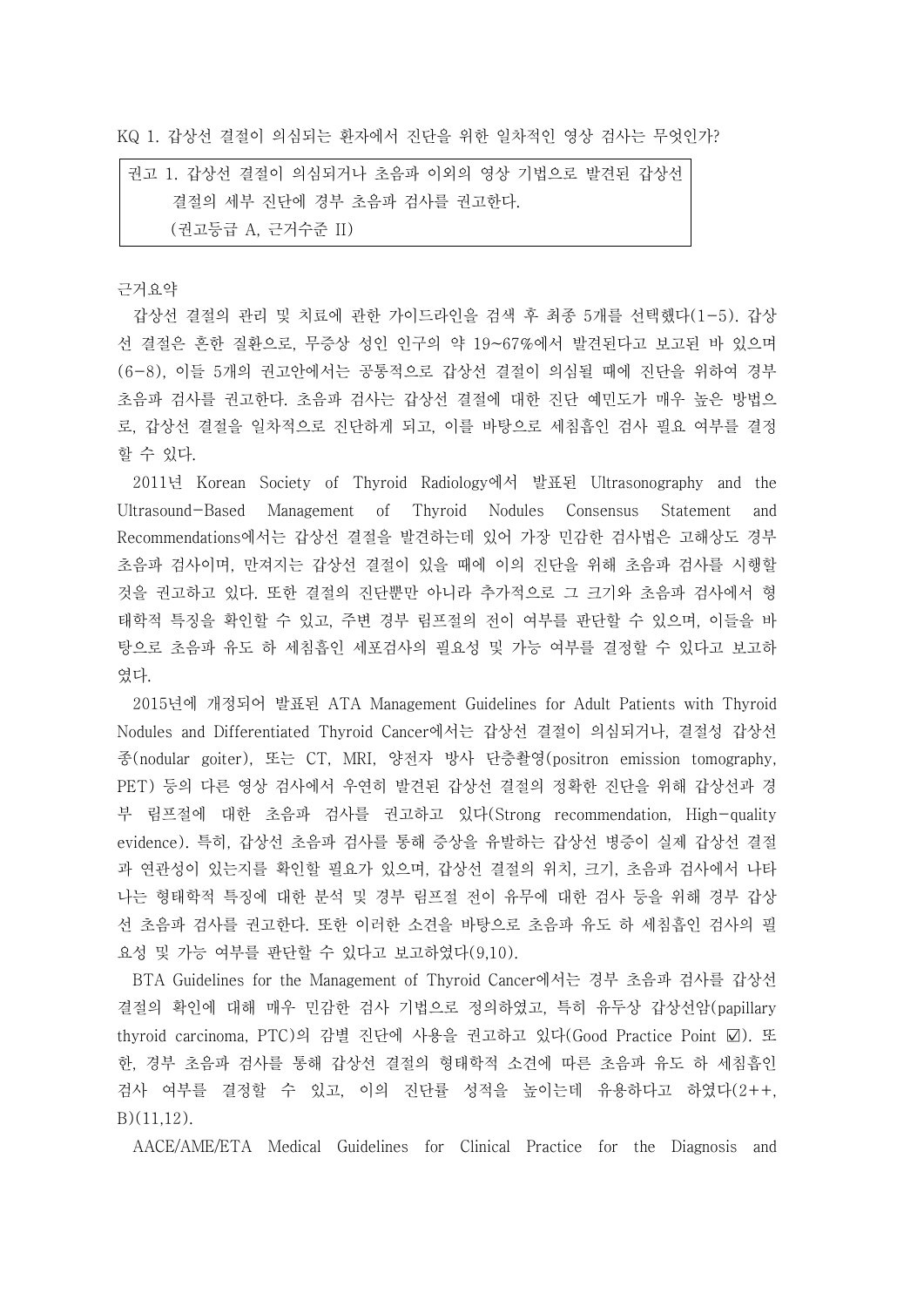Management of Thyroid Nodules에서는 고해상도 경부 초음파 검사를 갑상선 결절의 발견 및 진단, 갑상선 결절 이외의 갑상선 실질의 변화를 판단하는 데에 있어 가장 유용한 검사로 정의 하였고, 만져지는 결절이 있거나 갑상선 병증이 의심되는 경우 우선 초음파 검사를 시행할 것 을 권고하였다(13). 또한, 만져지는 경부 림프절이 있을 경우, 무증상 갑상선암으로 인한 경부 림프절 전이를 배재할 수 없으므로 경부 초음파 검사를 통한 갑상선 병증의 확인도 필요함을 권고하고 있다(Grade C, BEL 3).

NCCN Clinical Practice Guidelines for Thyroid Carcinoma, ver 2. 2015에서는 경부 초음파 검사를 갑상선 결절이 의심되는 환자에서 일차적인 진단 검사로 시행할 것을 권고한다 (Category 2A). 발견된 갑상선 결절의 초음파 소견과 함께 환자의 임상 소견, thyroid stimulating hormone (TSH), thyroglobulin (Tg) 수치 등을 종합하여 초음파 유도 하 세침흡 인 검사 또는 초음파 검사를 통한 추적 관찰을 결정하게 된다.

## 권고 고려사항

## 1. 이득과 위해

경부 초음파 검사는 갑상선 결절의 발견 및 진단에 있어 매우 민감한 검사 방법으로, 다른 영상 검사와는 달리 방사선 노출에 대한 위험이 없고, 갑상선 결절 진단을 비롯하여 갑상선 실 질의 변화 등에 대한 평가뿐만 아니라 주변 경부 림프절에 대한 검사까지 가능하다. 또한, 갑상 선 결절의 초음파 영상 소견을 분석하여 초음파 유도 하 세침흡인 세포검사의 필요 여부를 판 단하고, 그 진단의 정확도를 높일 수 있다(11,12). 그러나 무증상 성인 인구에서 갑상선 결절 은 매우 흔하게 발견되는 질환이며, 여러 초음파 소견들 중 단독으로 악성 갑상선 결절에서 특 이적으로 보이는 초음파 소견은 아직까지 밝혀진 바 없고(4), 양성 및 악성 갑상선 결절 모두 에서 여러 초음파 소견이 중복되어 나타날 수 있다(6,12,14). 이로 인해 악성 결절 진단을 위 한 불필요한 양성 결절의 초음파 유도 하 세침흡인 세포검사를 시행하게 되어 필요 이상의 의 료비 지출 증가 및 검사로 인한 합병증 등의 위해를 초래할 수 있다.

2. 국내 수용성과 적용성(Acceptability and Applicability)

갑상선 결절이 의심되거나 진단된 환자의 일차적인 영상 검사 방법으로 5개의 진료 가이드 라인들에서 모두 동일하게 경부 초음파 검사를 선택하였다. 이들 5개 진료 지침에 대한 국내 수용성 및 적용성 평가 결과, 갑상선 결절의 발견과 진단에 있어 경부 초음파 검사를 적용하는 것은 모두 큰 무리가 없는 것으로 판단되었다. 수용성과 적용성 평가표는 부록에 제시한다.<br><br>3. 검사별 방사선량

경부 초음파 검사 0

참고문헌

<sup>1.</sup> Gharib H, Papini E, Paschke R, Duick DS, Valcavi R, Hegedus L, Vitti P, American Association of Clinical Endocrinologists, Associazione Medici Endocrinologi, and European Thyroid Association M edical Guidelines for Clinical Practice for the Diagnosis and Management of Thyroid Nodules. J E ndocrinol Invest. 2010;33:1-50.